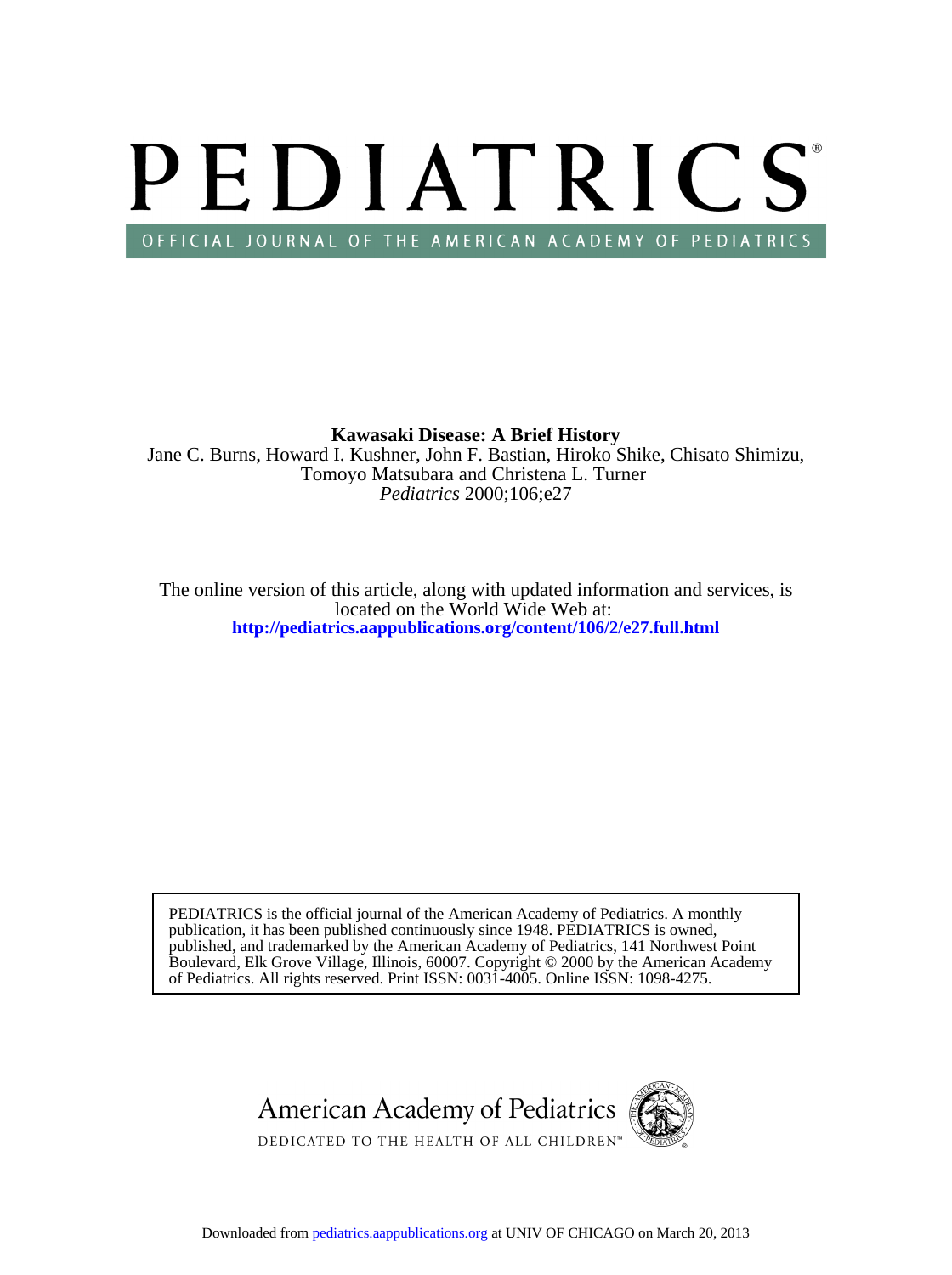# **Kawasaki Disease: A Brief History**

Jane C. Burns, MD\*; Howard I. Kushner, PhD‡; John F. Bastian, MD§; Hiroko Shike, MD\*; Chisato Shimizu, MD\*; Tomoyo Matsubara, MDi; and Christena L. Turner, PhD¶

**ABSTRACT. Tomisaku Kawasaki published the first English-language report of 50 patients with Kawasaki disease (KD) in 1974. Since that time, KD has become the leading cause of acquired heart disease among children in North America and Japan. Although an infectious agent is suspected, the cause remains unknown. However, significant progress has been made toward understanding the natural history of the disease and therapeutic interventions have been developed that halt the immune-mediated destruction of the arterial wall. We present a brief history of KD, review progress in research on the disease, and suggest avenues for future study.**

**Kawasaki saw his first case of KD in January 1961 and published his first report in Japanese in 1967. Whether cases existed in Japan before that time is currently under study. The most significant controversy in the 1960s in Japan was whether the rash and fever sign/symptom complex described by Kawasaki was connected to subsequent cardiac complications in a number of cases. Pathologist Noboru Tanaka and pediatrician Takajiro Yamamoto disputed the early assertion of Kawasaki that KD was a self-limited illness with no sequelae. This controversy was resolved in 1970 when the first Japanese nationwide survey of KD documented 10 autopsy cases of sudden cardiac death after KD. By the time of the first English-language publication by Kawasaki in 1974, the link between KD and coronary artery vasculitis was wellestablished.**

**KD was independently recognized as a new and distinct condition in the early 1970s by pediatricians Marian Melish and Raquel Hicks at the University of Hawaii. In 1973, at the same Hawaiian hospital, pathologist Eunice Larson, in consultation with Benjamin Landing at Los Angeles Children's Hospital, retrospectively diagnosed a 1971 autopsy case as KD. The similarity between KD and infantile periarteritis nodosa (IPN) was apparent to these pathologists, as it had been to Tanaka earlier.**

**What remains unknown is the reason for the simultaneous recognition of this disease around the world in the 1960s and 1970s. There are several possible explanations. KD may have been a new disease that emerged in Japan and emanated to the Western World through Hawaii, where the disease is prevalent among Asian children. Alternatively, KD and IPN may be part of the spectrum of the same disease and clinically mild KD masqueraded as other diseases, such as scarlet fever in the preantibiotic**

PEDIATRICS (ISSN 0031 4005). Copyright © 2000 by the American Academy of Pediatrics.

**era. Case reports of IPN from Western Europe extend back to at least the 19th century, but, thus far, cases of IPN have not been discovered in Japan before World War II. Perhaps the factors responsible for KD were introduced into Japan after the World War II and then reemerged in a more virulent form that subsequently spread through the industrialized Western world. It is also possible that improvements in health care and, in particular, the use of antibiotics to treat infections caused by organisms including toxin-producing bacteria reduced the burden of rash/fever illness and allowed KD to be recognized as a distinct clinical entity.**

**Itsuzo Shigematsu, Hiroshi Yanagawa, and colleagues have conducted 14 nationwide surveys in Japan. These have indicated that: 1) KD occurred initially in nationwide epidemics but now occurs in regional outbreaks; 2)** there are  $\sim$  5000 to 6000 new cases each year; 3) current **estimates of incidence rates are 120 to 150 cases per 100 000 children <5 years old; 4) KD is 1.5 times more common in males and 85% of cases occur in children <5 years old; and 5) the recurrence rate is low (4%). In 1978, David Morens at the Centers for Disease Control and Prevention published a case definition based on Kawasaki's original criteria. The Centers for Disease Control and Prevention developed a computerized database in 1984, and a passive reporting system currently exists in 22 states. Regional investigations and national surveys suggest an annual incidence of 4 to 15 cases per 100 000 children <5 years of age in the United States.**

**The natural history of KD reveals that coronary artery aneurysms occur as a sequela of the vasculitis in 20% to 25% of untreated children. Echocardiography can be successfully used to detect coronary artery dilatation and aneurysms in virtually all patients. Patients with no acute phase coronary artery changes detected by echocardiogram are clinically asymptomatic at least 10 years later. The Japanese Ministry of Health has established a registry of 6500 children who will be followed longitundinally to determine the natural history of the illness. No similar registry of patients exists in the United States.**

**Studies of KD pathogenesis show a progression of arterial lesions accompanying KD vasculitis and a number of immunoregulatory changes, including a deficiency of circulating CD8**1 **suppressor/cytotoxic T cells; an abundance of circulating B cells spontaneously producing immunoglobulins; and circulating, activated monocytes. Biochemical and immunologic evidence suggests endothelial cell activation and injury. Although the cause of KD remains unknown, clinical trials have established effective therapies, despite the absence of a proven cause. Intravenous immunoglobulin (IVIG) plus aspirin lowers the rate of coronary artery aneurysms from 20% to between 3% and 5%. In 1988, the Committee on Infectious Diseases of the American Academy of Pediatrics endorsed IVIG treatment as recommended therapy for KD. Questions remain regarding treatment of patients who fail to respond to an initial dose of IVIG. The role of**

From the Departments of \*Pediatrics and ¶Sociology, University of California San Diego, La Jolla, California; ‡Department of History of Medicine, San Diego State University, San Diego, California; §Department of Pediatrics, San Diego Children's Hospital, San Diego, California; and the *Department* of Pediatrics, Yamaguchi University School of Medicine, Yamaguchi, Japan. Received for publication Dec 14, 1999; accepted Feb 25, 2000.

Reprint requests to (J.C.B.) Department of Pediatrics, University of California, San Diego, School of Medicine, La Jolla, California 92093-0830. E-mail: jcburns@ucsd.edu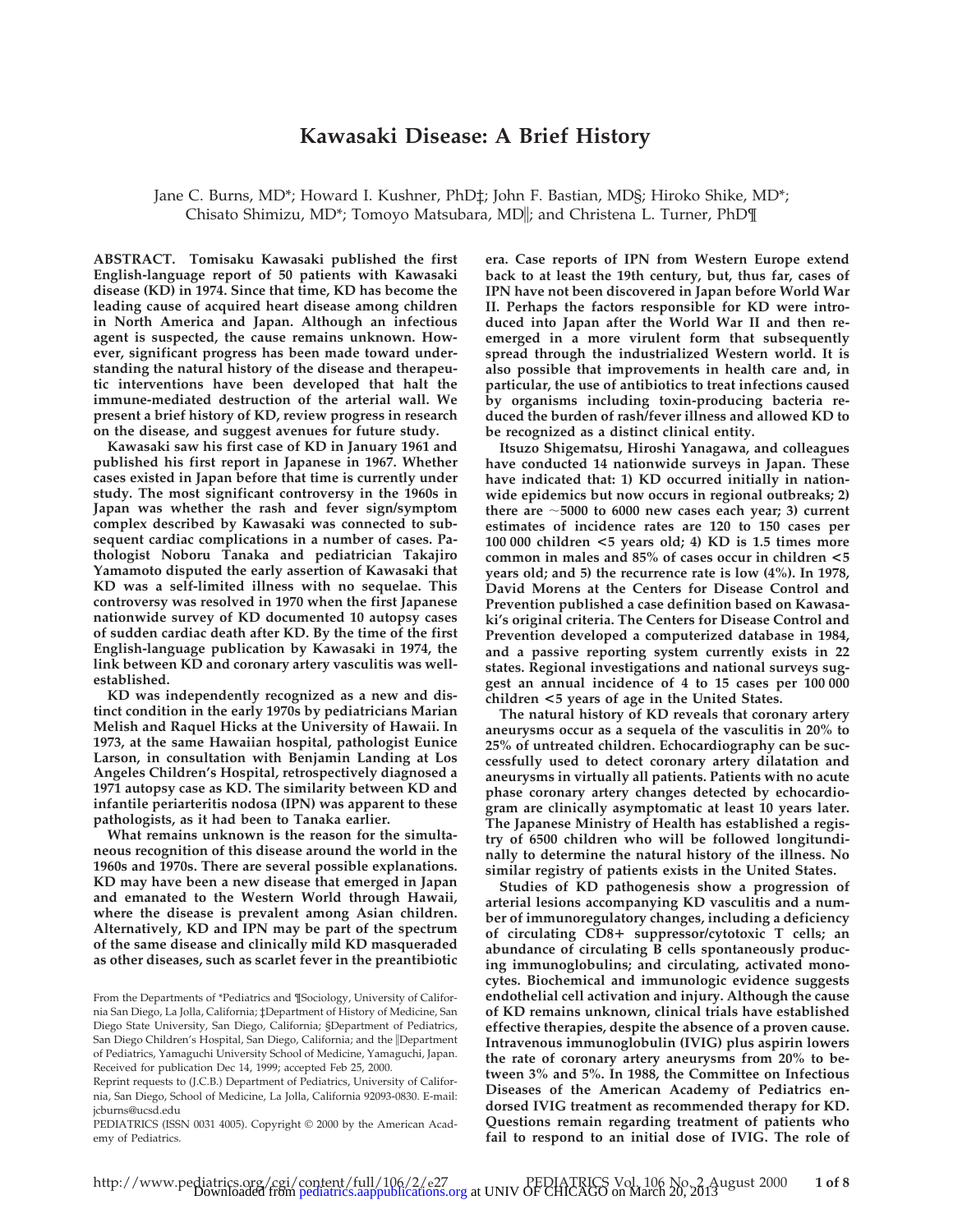**steroids or other antiinflammatory agents in the treatment of KD is controversial.**

**Areas for further research include: 1) a more sensitive case definition that includes laboratory and echocardiographic data, as well as clinical signs and symptoms; 2) development of a diagnostic test based on the biology of inflammation and acute endothelial cell damage that, in the absence of the causative agent, could be used to identify children with KD; 3) studies of index cases and their families to identify relevant genetic factors; and 4) long-term follow-up of patients into their third and fourth decades with monitoring for late cardiovascular sequelae.** *Pediatrics* **2000;106(2). URL: http://www. pediatrics.org/cgi/content/full/106/2/e27;** *vasculitis, coronary artery aneurysms, pediatric cardiology.*

ABBREVIATIONS. KD, Kawasaki disease; MCOS, mucocutaneous ocular syndrome; IPN, infantile periarteritis nodosa; IgA, immunoglobulin A; IVIG, intravenous immunoglobulin.

In 1974, Dr Tomisaku Kawasaki first reported in English his original series of 50 Japanese patients<br>who manifested a constellation of signs and<br>symptoms that would later bear his name.<sup>1</sup> In the n 1974, Dr Tomisaku Kawasaki first reported in English his original series of 50 Japanese patients **L**who manifested a constellation of signs and intervening 25 years, Kawasaki disease (KD) has been reported in children of most racial and ethnic groups throughout the world and is now the leading cause of acquired heart disease in children in the United States and Japan.2,3 Although an infectious agent is suspected, the cause of this puzzling disease remains unknown. Over the last 25 years, however, significant progress has been made toward understanding the pathogenesis of the vasculitis, the natural history of the disease, and therapeutic interventions that halt the immune-mediated destruction of the arterial wall. This review will highlight the insights that have been gained and the challenges that remain in our study of this disease.

## **Emergence of KD in Japan**

Kawasaki saw his first case of KD in January 1961 when he was a staff pediatrician at the Red Cross Hospital in a suburb of Tokyo (T. Kawasaki, personal communication, 1998). The patient, a 4-year-old boy, recovered spontaneously from his illness and was discharged as "diagnosis unknown"(Fig 1). It was not until Kawasaki saw his second case 1 year later that he began to suspect the emergence of a disease that had not been previously described in Japan. In fact, cases now thought to be KD were documented in Japan as early as the  $1950s$ .<sup>4-7</sup> Whether cases existed in Japan before that time is currently under investigation as part of the Kawasaki Disease History Project.8 Initially, Kawasaki believed that the clinical syndrome was a benign, self-limited process with no sequelae. He reported the first 7 cases as "non-scarlet fever syndrome with desquamation" at a 1962 meeting of the Chiba District Pediatric Group of the Japanese Pediatric Association in Chiba. By 1964, he had gathered 22 cases and these he presented as mucocutaneous ocular syndrome (MCOS) at the annual meeting of the East Japan/Chubu Pediatric Group. Despite the accumulation of cases, many clinicians continued to believe that KD was not a new disease

entity, but rather an atypical form of Stevens-Johnson syndrome (T. Kawasaki, personal communication, 1998). In 1965, Dr Noboru Tanaka, then head of the Department of Pathology at the Red Cross Hospital, performed an autopsy on a child previously diagnosed by Kawasaki as having MCOS. The child had died suddenly and unexpectedly and at autopsy Tanaka discovered coronary artery thrombosis. Tanaka, thus, was the first pathologist to recognize the serious and sometimes fatal cardiac complications of the disease. Despite the autopsy evidence, most clinicians rejected the claim of Tanaka that the disease called MCOS could be associated with fatal cardiac complications (N. Tanaka, personal communication, 1999). At the urging of Dr Fumio Kosaki, then head of the Department of Pediatrics at Red Cross Hospital, Kawasaki published his series of 50 patients in an allergy journal to avoid conflict with individuals in the pediatric establishment who disagreed with his claim that he was describing a previously unknown and unique condition.<sup>9</sup>

The publication of the article by Kawasaki engendered considerable excitement and controversy throughout the Japanese medical community. Probably the most significant clinical debate that ensued was over the possible link between the rash and fever sign/symptom complex Kawasaki had so carefully documented and the cardiac complications of this condition. The first clinician to suspect cardiac involvement in nonfatal cases of KD was Dr Takajiro Yamamoto, head of the Department of Pediatrics at St Luke's Hospital in Tokyo (T. Yamamoto, personal communication, 1998). He, like Kawasaki, had been independently gathering cases in the late 1950s and early 1960s. In December 1966, one of his patients presented with the clinical stigmata of typical KD and had a gallop rhythm associated with congestive heart failure. In 1968, Yamamoto and colleagues<sup>10</sup> published a report of 23 patients, of whom 11 (48%) had abnormalities detected by electrocardiogram. These results persuaded Yamamoto that cardiac involvement was a common feature of this syndrome.<sup>11</sup>

It is possible that Yamamoto was the first physician to recognize KD in the United States, when, as a visiting professor at New York Cornell Hospital in 1963, he observed a patient with the KD sign/symptom complex while attending Professors' Rounds led by Dr Heinz Eichenwald, then acting Chairperson of the Department of Pediatrics (T. Yamamoto, personal communication, 1998; H. Eichenwald, personal communication, 1999). Because of Yamamoto's experiences with similar patients in Japan, he recognized the clinical features of the condition that would later become known as KD.

Not until 1970, however, was it possible to shed new light on the debate about the cardiac sequelae of KD. The first Japanese nationwide epidemiologic survey of KD was conducted in that year by Dr Itsuzo Shigematsu (Chief of the Department of Epidemiology, Institute of Public Health, Tokyo) and colleagues. At the urging of Tanaka, the questionnaire asked about cardiac complications associated with the clinical syndrome. With this extensive sur-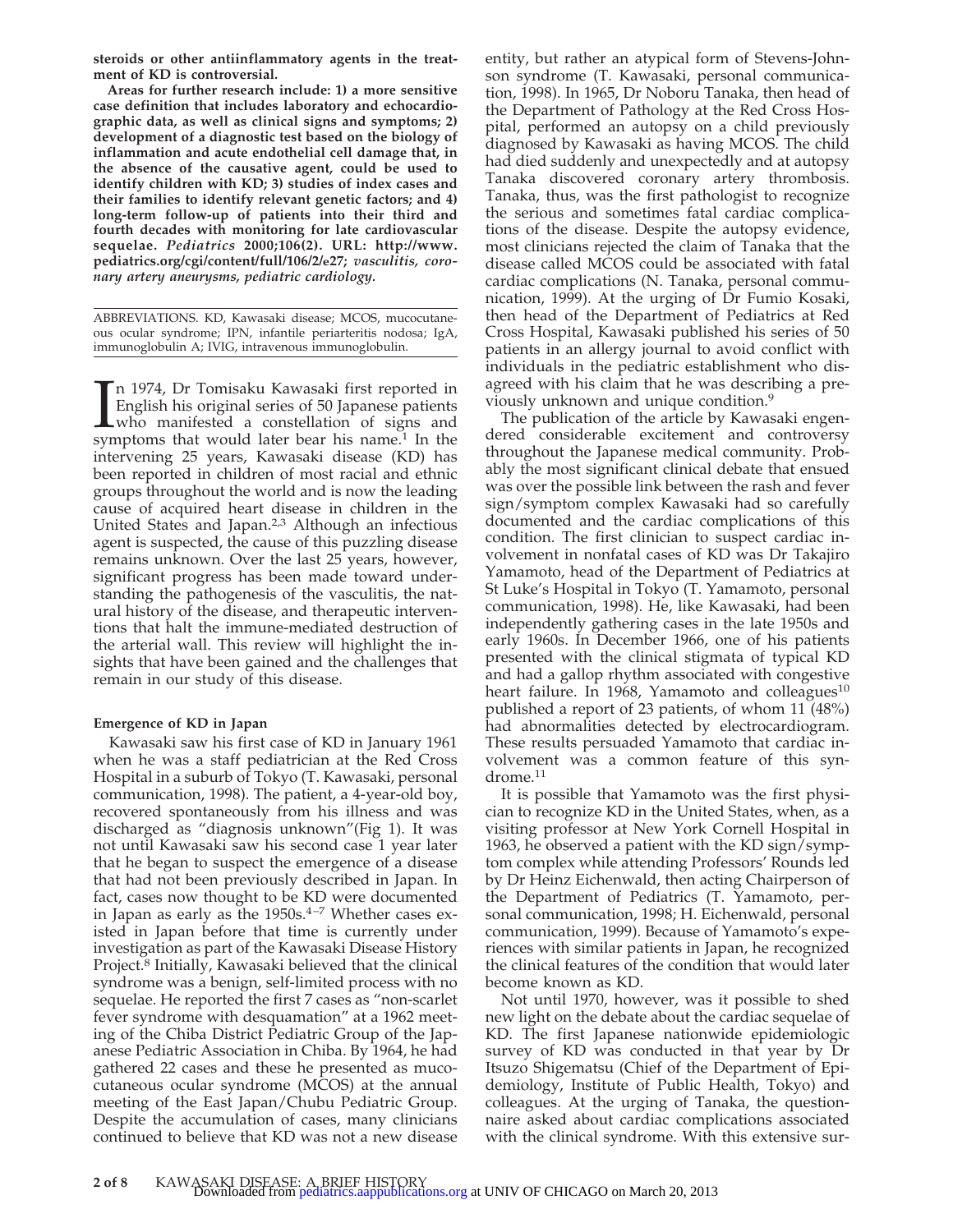

**Fig 1.** Clinical description of the first case of Kawasaki. The patient was a 4-year-old Japanese boy who was hospitalized on the sixth day of illness in January 1961 with fever and associated signs and symptoms. An unusual feature of this patient was the Coombs-positive hemolytic anemia that Kawasaki never saw again in subsequent patients with the clinical syndrome. Temperatures are in degrees centigrade. im indicates intramuscularly; iv, intravenously; ESR, erythrocyte sedimentation rate; CRP, C-reactive protein; ASLO, antistreptolysin O; Hb, hemoglobin concentration; R, red blood cell count; W, white blood cell count; E, eosinophils; B, basophils; St, immature neutrophils (stabs); Seg, neutrophils; L, lymphocytes; M, monocytes; II, icterus index; TB, total bilirubin; Dir, direct bilirubin; Ind, indirect bilirubin. Adapted from Kawasaki (N. Tanaka, personal communication, 1999); translation by Chisato Shimizu.

vey, the number of cases and the range of variation in the condition raised the discussions about the disease to new levels of sophistication. Confirming the earlier arguments of both Tanaka and Yamamoto, it became clear that cardiac involvement, as a sequela of severe vasculitis, was part of the spectrum of KD. By the time of the first Englishlanguage publication of Kawasaki's original 50 patients in 1974, the link between KD and coronary artery vasculitis had been well-established.

A separate debate during these early days of KD research involved pathologists who saw a similarity between infantile periarteritis nodosa (IPN) and fatal KD and questioned whether these were the same disease. As a result of the 1970 national survey in Japan, 10 autopsy cases of sudden death after KD were compiled, and it became apparent that there were good reasons to pursue links to IPN.12 Tanaka et al<sup>13</sup> published a discussion of the possible link between the 2 disease entities in 1972. Following his

lead, Dr Zenshiro Onouchi, then a staff pediatrician at Kyoto Municipal Medical School, and his pathology colleagues presented further autopsy data suggesting that the fatal syndrome IPN might be a severe form of KD.14

#### **Emergence of KD in the United States**

What we now know as KD was also being noticed in Hawaii at the same time that it was being described in Japan. In the early 1970s, 2 young faculty members in the Department of Pediatrics at the University of Hawaii began to see children with an unusual constellation of fever, rash, and red mucous membranes. Dr Marian Melish, a specialist in pediatric infectious diseases, and Dr Raquel Hicks, a pediatric rheumatologist, were puzzled by this illness that occurred predominantly among Asian children, most of them Japanese Americans (M. Melish, personal communication, 1999). These cases reminded Melish of 2 patients who she had seen in the late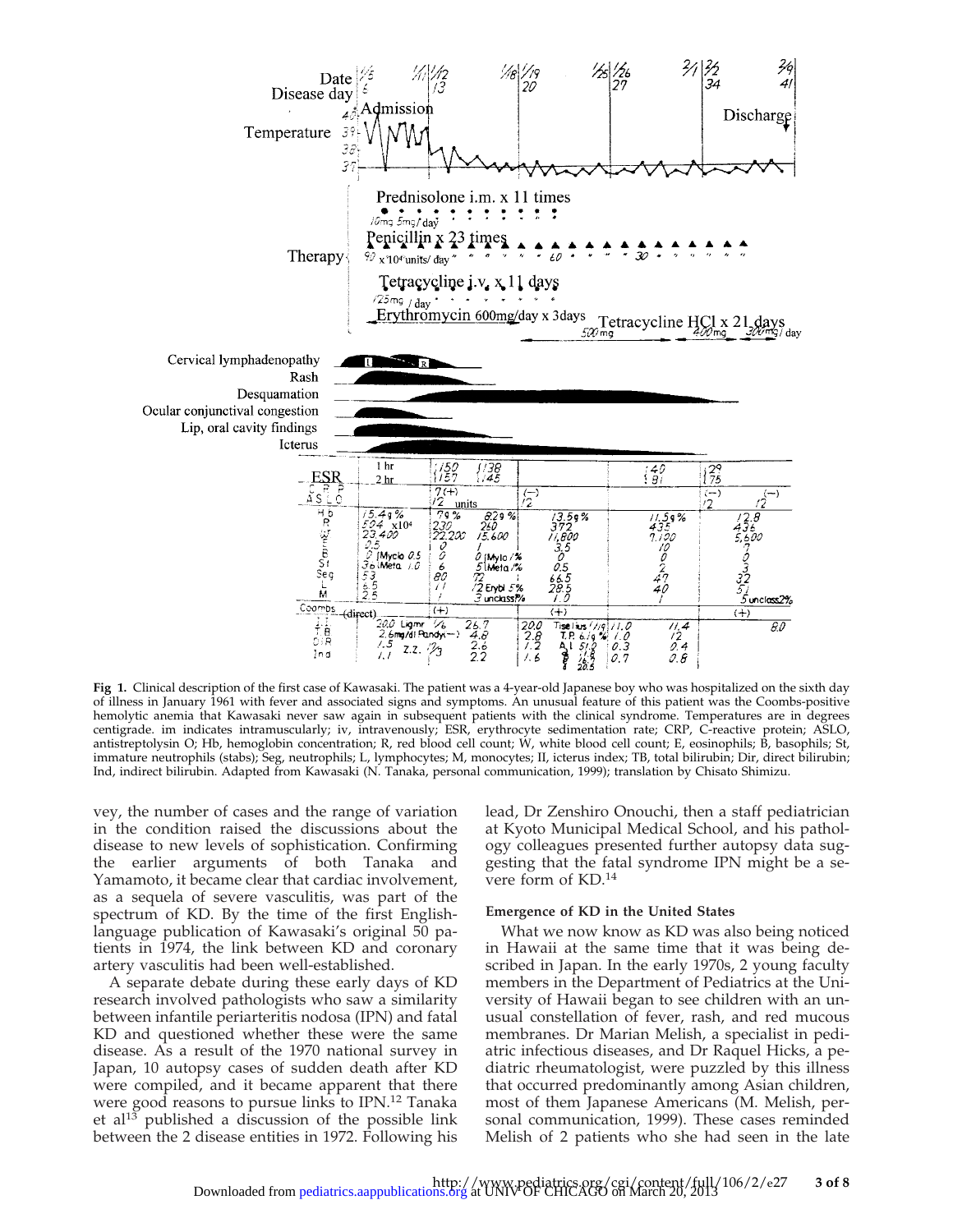1960s, while at the University of Rochester. Both children had a clinical syndrome compatible with what we now call KD. They were presented at Pediatric Grand Rounds as patients with fever of unknown origin that spontaneously resolved (M. Melish, personal communication, 1999).

In the fall of 1973, Melish and Hicks saw photographs of children with KD from Japan and immediately recognized their new disease. Melish contacted Kawasaki shortly thereafter, and it became clear that the syndrome independently documented by Melish and Hicks was identical to the newly described syndrome in Japan.15

In the United States, as in Japan, the emergence of KD was characterized by separate paths of discovery for clinicians and pathologists. In April 1971, Dr Eunice Larson, a pediatric pathologist at Kauikeolani Children's Hospital in Honolulu, performed an autopsy on a 10-month-old Japanese American infant who died of coronary artery thrombosis after resolution of an illness later recognized as KD (B. Landing and E. Larson, personal communications, 1999). This case was retrospectively diagnosed as KD in 1973, when Larson consulted Dr Benjamin Landing, her former mentor and Pathologist in Chief at Los Angeles Children's Hospital. Landing had recently returned from a trip to Tokyo, where he had learned of KD and reviewed histologic sections from patients with fatal arteritis. Landing reviewed the slides from Hawaii and recognized the pathologic changes of KD. In 1976, the clinical and pathologic aspects of KD in Asian/Pacific Islander children from Hawaii were published.16 The similarity between KD and IPN was immediately apparent to these pathologists as well. In a review of autopsy cases of KD and IPN from Japan and the United States, Landing and Larson<sup>17</sup> extended the observations of Tanaka and argued that the 2 diseases were indistinguishable to the pathologist.

## **KD Around the World**

The reason for the simultaneous recognition of this disease around the world in the 1960s and 1970s remains unknown. There are several possible explanations. KD may have been a new disease that emerged in Japan and emanated to the Western world through Hawaii, where the disease became prevalent among Asian children. Alternatively, KD and IPN may be part of the spectrum of the same disease and clinically mild KD masqueraded as other diseases, such as scarlet fever in the preantibiotic era. Case reports of IPN from Western Europe extend back to at least the 19th century, but, thus far, cases of IPN have not been discovered from Japan before World War II.<sup>18</sup> Perhaps the factors responsible for KD were introduced into Japan after the war and then reemerged in a more virulent form that subsequently spread through the industrialized Western world. It is also possible that improvements in health care and, in particular, the use of antibiotics to treat infections caused by organisms including toxin-producing bacteria reduced the burden of rash/fever illness and allowed KD to be recognized as a distinct clinical entity.

#### **Understanding the Epidemiology**

In 1970, a meeting of Japanese physicians and epidemiologists was organized by the Japanese Ministry of Health and was led by Shigematsu and colleagues<sup>19</sup> to design a case definition for KD and to conduct a nationwide survey of the disease. A color brochure with pictures of the clinical features of KD and a brief questionnaire were distributed to all hospitals with at least 100 beds and a department of pediatrics. A total of 631 hospitals responded and .3000 cases were reported dating back to the early 1950s. To date, 14 nationwide surveys have been conducted by Dr Hiroshi Yanagawa (Chief of the Department of Public Health, Jichi Medical School, Tochigi) and colleagues in Japan.3,20–23 From this enormous database, we have learned that: 1) recognized cases of KD occurred initially in nationwide epidemics (1979, 1982, and 1986) but now occur only in limited, regional epidemics, 2) there are  $\sim$ 5000 to 6000 newly diagnosed cases per year in Japan, 3) current estimates of incidence rates are between 120 and 150 cases per 100 000 children  $<$ 5 years old, 4) the disease is 1.5 times more common in males than in females and  $85\%$  of cases occur in children  $\leq 5$ years old, and 5) the recurrence rate is low (4%).

Although it is beyond the scope of this review to summarize the international literature on KD, reports from around the world suggest that where there are children, there is KD.<sup>24</sup> Whether the global recognition of KD represents the emergence of a new disease in these countries or simply represents the unmasking of a disease process that was hidden in other disease categories must ultimately await elucidation of the causative agent.

In the United States, a modified case definition based on Kawasaki's original clinical criteria, and with the exclusion of other plausible causes of fever (Table 1), was created in 1978 by Dr David Morens, then an officer of the Epidemiologic Investigation Service at the Centers for Disease Control and Prevention.25 Beginning in 1984, a computerized database was created at the Centers for Disease Control and Prevention. A passive reporting system for KD in 22 states is currently in place, $26$  but poor compliance with reporting procedures has prevented an accurate estimate of the number of cases diagnosed each year. However, local investigations in different regions of the continental United States coupled with national surveys suggest an annual incidence of 4 to

**TABLE 1.** Diagnostic Criteria for Kawasaki Disease\*

- The diagnosis of Kawasaki disease is considered confirmed by the presence of fever and 4 of the remaining 5 criteria and if the illness cannot be explained by some other known disease process.
- 1. Fever  $\geq 5$  d
- 2. Bilaterial conjunctival injection
- 3. Changes of the mucous membranes of the upper respiratory tract: injected pharynx, injected, fissured lips, strawberry tongue
- 4. Changes of the peripheral extremities: peripheral edema, peripheral erythema, periungual desquamation
- 5. Polymorphous rash
- 6. Cervical adenopathy

\* Adapted from Morens and O'Brien.25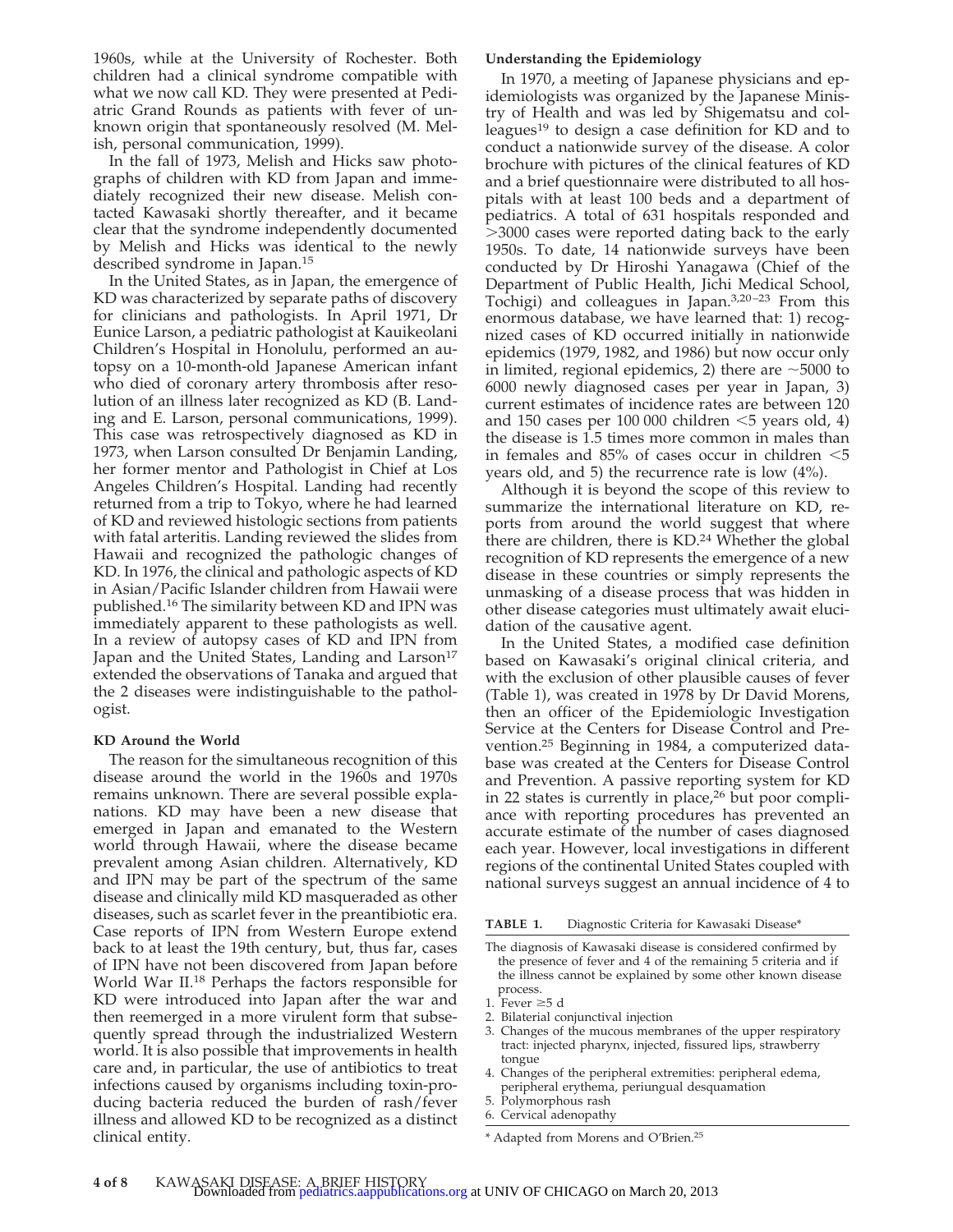15 per 100 000 children  $<$ 5 years old.<sup>27–32</sup> Although KD has been reported in most ethnic groups, the disease is over represented among Asian American populations.27,28,33–35 In Hawaii, the annual incidence for Japanese Americans is estimated at 135/ 100 000 children  $<$ 5 years old (M. Melish, personal communication, 1999). These data suggest that in Asians, disease susceptibility may be influenced by genetic and possibly cultural factors. As in Japan,  $\sim$ 85% of patients are  $\leq$ 5 years old, the disease is more common in males, and regional epidemics have been observed.27,28,33–35

## **Understanding the Natural History**

Large series of patients from Japan have established the following features of the natural history of KD: 1) coronary artery aneurysms occur as a sequela of the vasculitis in 20% to 25% of untreated children36; 2) echocardiography can be successfully used to detect coronary artery dilatation and aneurysms in virtually all patients $37,38$ ; and 3) patients with no coronary artery changes detected by echocardiogram during the acute phase are clinically asymptomatic at least 10 years later.39 For patients who develop coronary artery lesions during the acute disease,  $\sim$ 20% will develop coronary artery stenosis<sup>39</sup> and may subsequently require treatment for myocardial ischemia including percutaneous transluminal angioplasty, coronary artery stenting and bypass grafting, and even cardiac transplantation.40 The significance of myocardial fibrosis detected on endomyocardial biopsy as long as 11 years after disease $41$  and impaired vasodilatory capacity of coronary<sup>42-44</sup> and peripheral arteries<sup>45</sup> as long as 15 years after KD in patients without evidence of coronary artery abnormalities during the acute disease is uncertain.

To determine the long-term outcome for children after KD, the Japanese Ministry of Health has established a registry of  $\sim$ 6500 children with a history of KD who are being evaluated longitudinally.<sup>46,47</sup> Thus far, no excess mortality has been attributed to KD after the acute phase of the disease. Unfortunately, no similar registry of patients has been established in the United States, where a priori risk of cardiovascular disease in adulthood is much higher than in Japan and different environmental, cultural, and genetic factors may influence the outcome of children after the coronary artery vasculitis associated with KD.

## **Understanding the Pathogenesis**

Careful descriptive studies of autopsy cases have suggested the following progression of the arterial lesions in KD based on the duration of illness before death. $48,49$  Stage I (0–9 days) is characterized by perivasculitis of small arteries. Pericarditis, myocarditis, inflammation of the atrioventricular conduction system, and endocarditis with valvulitis are also present. Stage II (12–25 days) is characterized by pan-vasculitis of medium-sized, muscular arteries with aneurysm formation and thrombosis. Myocarditis, pericarditis, and endocarditis with valvulitis may also be present. During stage III (28–31 days), myointimal proliferation in the coronary and other medium-sized arteries is prominent, and acute inflammation disappears from the microvasculature. In stage IV (after 40 days), scarring of arteries with stenosis may occur.

The acute vasculitis of KD is associated with a number of immunoregulatory changes. Dr Donald Leung, then an assistant professor at Harvard Medical School, was the first to demonstrate the deficiency of circulating  $CD8+$  suppressor/cytotoxic T cells and the abundance of circulating activated B cells engaged in the spontaneous production of immunoglobulins.50 Dr Susumu Furukawa (then Professor of Pediatrics at Juntendo University Medical School) and coworkers<sup>51,52</sup> studied the activation of circulating monocytes during the acute phase. Activation of cellular elements of the immune system is likely to be fueled by proinflammatory cytokines, which are elevated during the acute phase.<sup>53–55</sup> Several lines of evidence suggest that genetic influences on the magnitude and nature of the immune response may underlie the susceptibility to KD.<sup>56,57</sup>

Biochemical and immunologic evidence suggest endothelial cell activation and injury. Increased expression of cell adhesion molecules may increase the recruitment of immune effector cells at the luminal surface of the arteries.<sup>58,59</sup> Other likely mechanisms of endothelial cell injury include antibodies directed against activated endothelial cells<sup>60</sup> and increased levels of vascular endothelial cell growth factor, which may also be important in vessel repair.<sup>61</sup>

Dr Anne Rowley (Professor of Pediatrics, Northwestern University) and colleagues<sup>62</sup> are investigating the role of the immunoglobulin A (IgA) immune response in KD patients. They propose a mucosal portal of entry for the agent, which then elicits a specific IgA response. The role of IgA-secreting B cells detected in some autopsy tissues is currently under investigation.

# **Search for the Causative Agent**

The cause of KD remains unknown, although an infectious agent is likely in view of the following observations: 1) a seasonal peak in the winter/spring months in most geographic areas, 2) epidemics with a clear epicenter, 3) the peak incidence in the toddler age group with only rare cases in infants  $\leq$ 3 months old and in adults, suggesting a role for transplacental antibodies conferring protection coupled with asymptomatic infection in most individuals with development of protective antibodies, and 4) the similarity of many of the clinical features of KD to other infectious diseases, eg, adenoviral infection and scarlet fever. A long list of discarded pathogens is all that remains after 30 years of search for the causal agent of KD. Initially, standard microbiologic methods to isolate pathogens from different body fluids as well as animal inoculation of these specimens were used in an attempt to isolate an agent.<sup>9,16</sup> More recently, molecular methods to detect agent-specific nucleic acid in patient samples and subtractive hybridization using acute and convalescent patient samples to identify specific antiagent antibodies have not yet yielded answers<sup>63</sup> (J.C.B., unpublished data). Finally, the idea that bacterial toxins acting as superantigens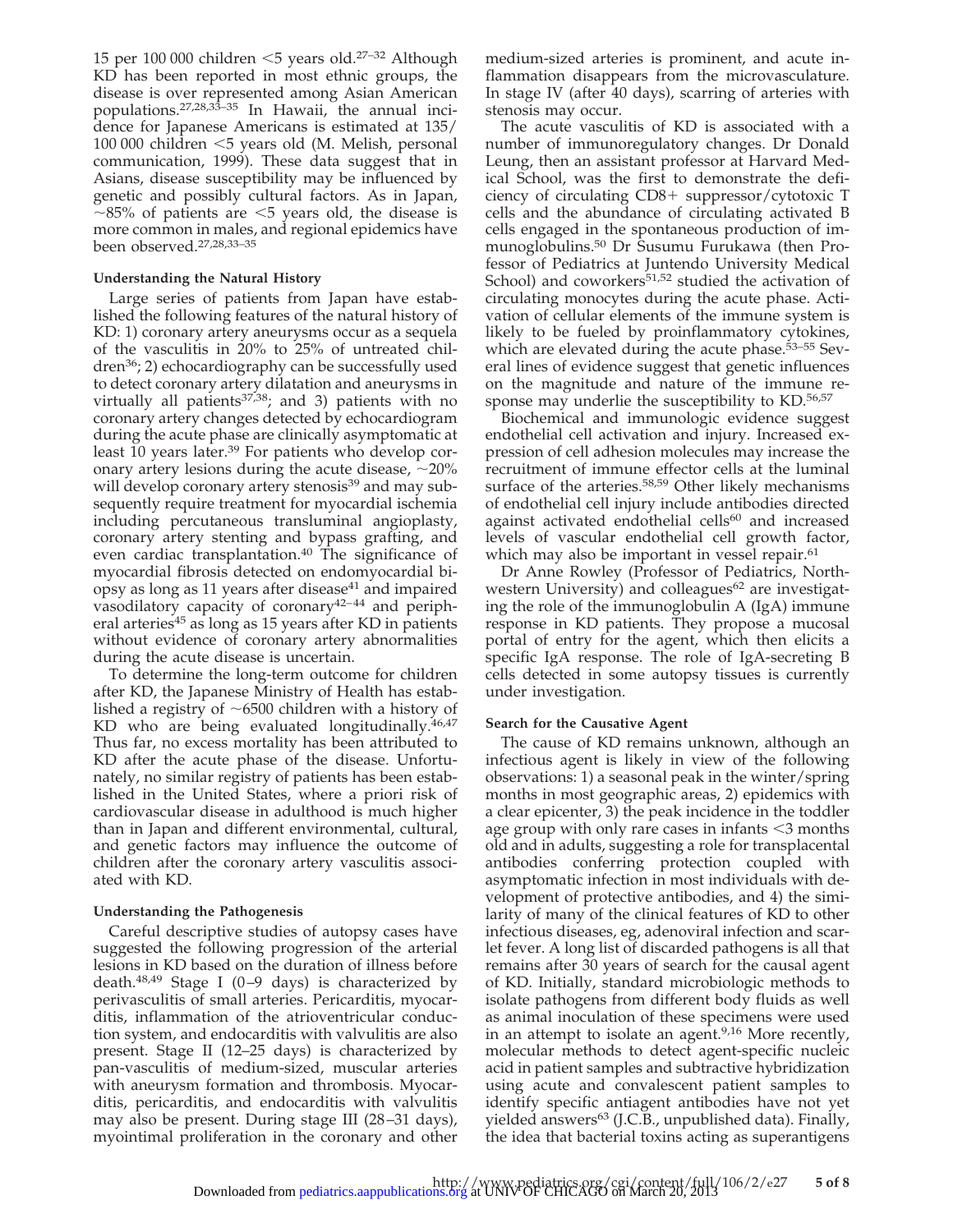could trigger the cascade of events that lead to KD has been widely debated. This controversial hypothesis has been supported by some studies $64,65$  and refuted by others.<sup>66</sup>

Research efforts have recently focused on identifying a diagnostic test for the disease in lieu of actually identifying the causative agent. This would be analogous to the use of the heterophil antibody test to diagnose infectious mononucleosis before the discovery of the Epstein-Barr virus. As part of this effort, studies are testing the hypothesis that measurement of metalloproteinases in acute serum might serve as a discriminatory diagnostic marker of KD.67

#### **Therapy**

In the original series of 50 patients, Kawasaki attempted therapy with different antibiotics (penicillins, chloramphenicol, and tetracycline), steroids, and aspirin without a dramatic effect on the clinical course of the disease.9 After the publication of successful intravenous immunoglobulin (IVIG) therapy of idiopathic thrombocytopenic purpura in 1981,68 2 Japanese investigators, Dr Kensi Furusho (then Professor of Pediatrics, Kokura Memorial Hospital, Kitakysushu City) and Dr Susumu Furukawa (then Assistant Professor of Pediatrics, Juntendo University School of Medicine, Tokyo) independently tried high-dose IVIG therapy in acute KD patients (K. Furusho and S. Furukawa, personal communication, 1999).69 Following the lead from the Japanese, a US multicenter study group was formed and 2 trials of high-dose IVIG therapy for acute KD were conducted in the United States. The results of these trials and further trials in Japan established that IVIG plus aspirin lowered the rate of coronary artery aneurysms from 20% to between 3% and  $5\frac{0.70-72}{0.71}$  In addition, a single dose of 2-g IVIG/kg resulted in more rapid cessation of fever and improvement in laboratory parameters of systemic inflammation.<sup>72</sup> In 1988, the Committee on Infectious Diseases of the American Academy of Pediatrics endorsed IVIG treatment as recommended therapy for children with acute KD.73 More recently, questions have arisen regarding treatment of patients who fail to respond with cessation of fever after the first dose of IVIG<sup>74</sup> and whether steroids or other antiinflammatory agents should play a greater role in the initial control of inflammation in these patients.75,76

#### **Future Directions**

Today, the Japan Kawasaki Disease Research Center in Tokyo, Japan, founded by Kawasaki in 1980, serves as an important resource for information about KD as well as a catalyst for Japanese and international research efforts and education. Clearly, the primary mystery of KD is the cause of the disease. Although an infectious agent is suspected, the culprit pathogen continues to elude investigators. Even in the absence of knowledge of the causative agent, a sensitive and specific diagnostic test would greatly aid studies of epidemiology, outcome, and treatment of KD.

We suggest that fruitful avenues for future research include the following: 1) detailed investigations of the global incidence of the disease, 2) institution of sentinel hospital surveillance for KD and creation of national registries, 3) a more sensitive case definition that includes laboratory and echocardiographic data as well as clinical signs and symptoms, 4) long-term follow-up of patients into their third and fourth decade with monitoring for late cardiovascular sequelae, 5) expanded studies of the pathology of arteries in patients dying of other causes after KD, 6) studies of index cases and their families to identify genetic factors that may influence disease susceptibility and outcome, 7) application of new molecular-based methods to search for the causative agent, 8) increased cooperation between clinicians and pathologists with creation of a centralized registry of autopsy tissues that could quickly and efficiently be accessed for testing new hypotheses, 9) development of a diagnostic test based on the biology of inflammation and acute endothelial cell damage that, in the absence of the causative agent, could be used to identify children with the disease, and 10) international, collaborative, multicenter prospective trials of additional antiinflammatory therapies for the acute disease and antithrombotic and thrombolytic therapies for children with aneurysms.

#### **ACKNOWLEDGMENTS**

This work was supported in part by the Kawasaki Disease Research Program; grant from the Chancellor's Associates, University of California, San Diego, School of Medicine; a translation grant from San Diego State University; and a travel grant from the Japan Kawasaki Disease Research Center.

We thank the interviewees who generously donated their time to this research effort: (in alphabetical order) Japan: Susumu Furukawa, Kenshi Furusho, Kenji Hanawa, Hirohisa Kato, Tomisaku Kawasaki, Shiro Naoe, Jushichiro Naito, Rokuro Okuda, Zenshiro Onouchi, Shizu Sakai, Itsuzo Shigematsu, Tomoyoshi Sonobe, Tamiko Takemura, Noboru Tanaka, Tadahiko Ueno, Takajiro Yamamoto, and Hiroshi Yanagawa; Europe: Anton Becker, Hans Cremer, Michael Dillon, and Eva Salo; and the United States: Heinz Eichenwald, Benjamin Landing, Eunice Larson, Marian Melish, David Morens, Lawrence Schonberger, and Samuel Spector.

We especially thank Noriko Sato at the Japan Kawasaki Disease Research Center for her administrative support and assistance in organizing interviews in Japan; Katherine E. Holcomb and Frederique C. deVries at the Kawasaki Disease History Project Office for administrative and technical support in the United States; and James G. Dobbins for his helpful comments.

#### **REFERENCES**

- 1. Kawasaki T, Kosaki F, Okawa S, et al. A new infantile acute febrile mucocutaneous lymph node syndrome (MCLS) prevailing in Japan. *Pediatrics*. 1974;54:271–276
- 2. Taubert KA, Rowley AH, Shulman ST. A nationwide survey of Kawasaki disease and acute rheumatic fever. *J Pediatr*. 1991;119:279–282
- 3. Yanagawa H, Nakamura Y, Ojima T, Yashiro M, Tanihara S, Oki I. Changes in epidemic patterns of Kawasaki disease in Japan. *Pediatr Infect Dis J*. 1999;18:64–66
- 4. Itoga S, Yamagishi M. Steroid treatment for mucocutaneous ocular syndrome in childhood [in Japanese]. *Chiryo (J Therapeutics)*. 1960;42: 1174–1179
- 5. Hanawa K. Two cases of pericardial hematoma in infancy [in Japanese]. *Shonika Shinryo (J Pediatr Pract)*. 1959;22:820
- 6. Fujikawa T. A case report of Feer disease [in Japanese]. *Shonika Shinryo (J Pediatr Pract)*. 1953;16:281–283
- 7. Sakurai K. Mucocutaneous ocular syndrome: report of a case [in Japanese]. *Shonika Rinsho (Jpn J Pediatr)*. 1954;7:787–790
- 8. Kushner HI, Turner C, Burns JC, Bastian J. The worldwide emergence of Kawasaki disease. Presented at the 73rd Annual Meeting of the Amer-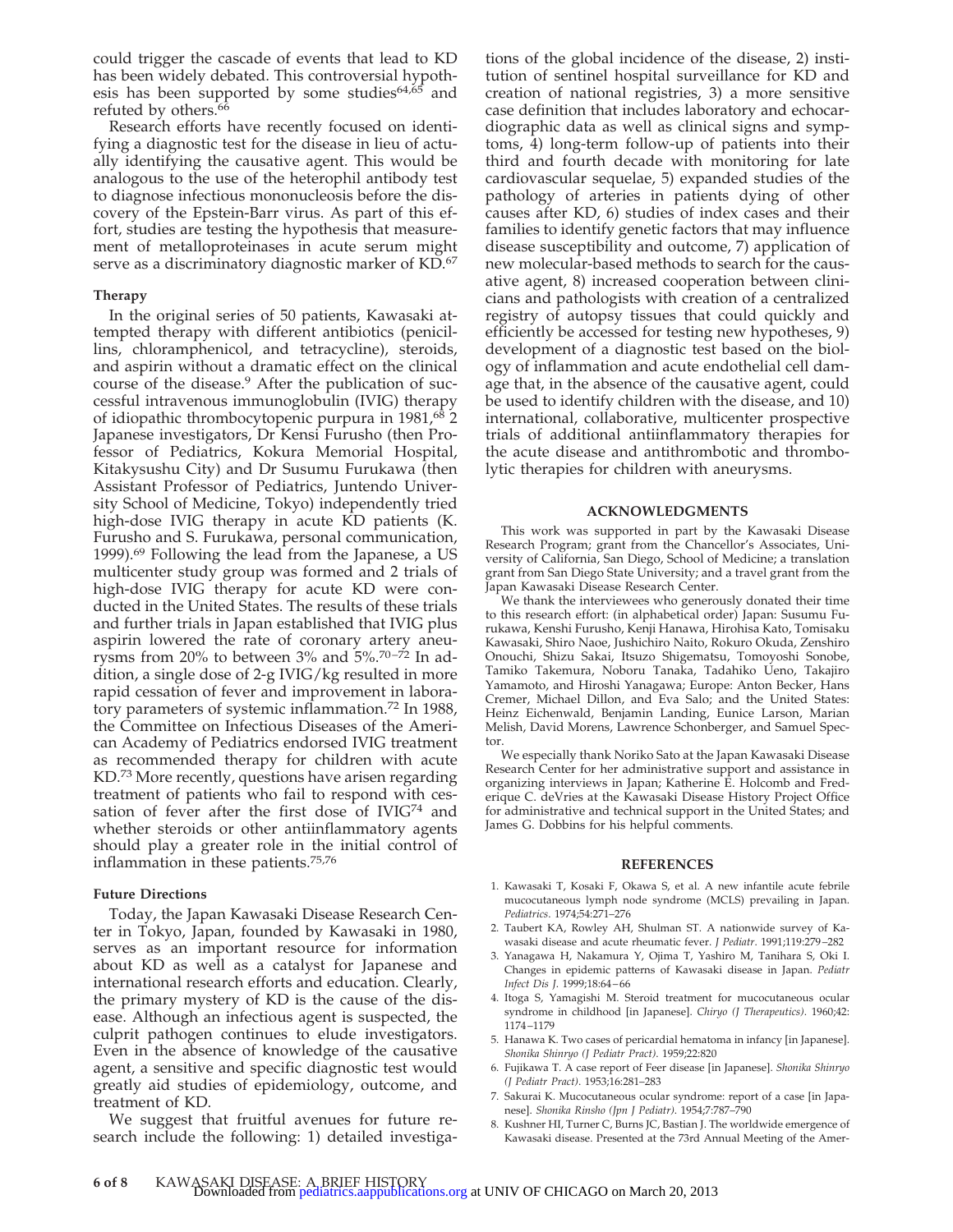ican Association for the History of Medicine; May 2000; Bethesda, MD

- 9. Kawasaki T. Pediatric acute mucocutaneous lymph node syndrome: clinical observation of 50 cases [in Japanese]. *Arerugi (Jpn J Allergy)*. 1967;16:178–222
- 10. Yamamoto T, Kimura J. Acute febrile mucocutaneous lymph node syndrome (Kawasaki): subtype of mucocutaneous ocular syndrome of erythema multiforme complicated with carditis [in Japanese]. *Shonika Rinsho (Jpn J Pediatr)*. 1968;21:336–339
- 11. Yamamoto T, Oya T, Watanabe A, et al. Clinical features of Kawasaki disease [in Japanese]. *Shonika Rinsho (Jpn J Pediatr)*. 1968;21:291–297
- 12. Kosaki F, Kawasaki T, Okawa S, et al. Clinicopathological conference on 10 fatal cases with acute febrile mucocutaneous lymph node syndrome [in Japanese]. *Shonika Rinsho (Jpn J Pediatr)*. 1971;24:2545–2559
- 13. Tanaka N, Naoe S, Kawasaki T. Pathological study on autopsy cases of MCLS in childhood—particularly in relation with periarteritis nodosalike arteritis [in Japanese]. *Nisseki Chuo byoin Iho (Med J Jpn Red Cross Central Hosp)*. 1972;1:85–94
- 14. Tanaka K, Onouchi Z, Tomisawa M, et al. A study of Kawasaki disease: presentation of an autopsy case and relationship with infantile periarteritis nodosa [in Japanese]. *Nippon Shonika Gakkai Zasshi (J Jpn Pediatr Soc)*. 1973;77:397–411
- 15. Melish ME, Hicks RM, Larson E. Mucocutaneous lymph node syndrome in the US. *Pediatr Res*. 1974;8:427A. Abstract
- 16. Melish ME, Hicks RM, Larson EJ. Mucocutaneous lymph node syndrome in the United States. *Am J Dis Child*. 1976;130:599–607
- 17. Landing BH, Larson EJ. Are infantile periarteritis nodosa with coronary artery involvement and fatal mucocutaneous lymph node syndrome the same? Comparison of 20 patients from North America with patients from Hawaii and Japan. *Pediatrics*. 1976;59:651–662
- 18. Kushner H, Holcomb KE. Where was Kawasaki disease before Kawasaki? Proceedings of the Sixth International Kawasaki Disease Symposium. *Pediatr Res*. 2000;47:560. Abstract
- 19. Shigematsu I. Epidemiology of mucocutaneous lymph node syndrome [in Japanese]. *Nippon Shonika Gakkai Zasshi (J Jpn Pediatr Soc)*. 1972;76: 695–696
- 20. Yanagawa H, Yashiro M, Nakamura Y, Kawasaki T, Kato H. Results of 12 nationwide epidemiological incidence surveys of Kawasaki disease in Japan. *Arch Pediatr Adolesc Med*. 1995;149:779–783
- 21. Yanagawa H, Yashiro M, Nakamura Y, Kawasaki T, Kato H. Epidemiologic pictures of Kawasaki disease in Japan: from the nationwide incidence survey in 1991 and 1992. *Pediatrics*. 1995;95:475–479
- 22. Yanagawa H, Nakamura Y, Yashiro M, Ojima T, Koyanagi H, Kawasaki T. Update of the epidemiology of Kawasaki disease in Japan: from the results of 1993–1994 nationwide survey. *J Epidemiol*. 1996;6:148–157
- 23. Yanagawa H, Nakamura Y, Yashiro M, et al. Results of the nationwide epidemiologic survey of Kawasaki disease in 1995 and 1996 in Japan. *Pediatrics*. 1998;102(6). URL: http://www.pediatrics.org/cgi/content/ full/102/6/e65
- 24. Taubert KA. Epidemiology of Kawasaki disease in the United States and worldwide. *Prog Pediatr Cardiol*. 1997;6:181–185
- 25. Morens DM, O'Brien RJ. Kawasaki disease in the United States. *J Infect Dis*. 1978;137:91–93
- 26. The Council of State and Territorial Epidemiologists (CSTE), Reporting Requirements for Health Care Providers and Laboratories Diseases and Conditions Not Under National Surveillance. Available at: http:// www.cste.org/ndtable 3a.html. Survey updated March 10, 1999
- 27. Shulman ST, McCauley JB, Pachman LM, Miller ML, Ruschaupt DG. Risk of coronary abnormalities due to Kawasaki disease in urban area with small Asian population. *Am J Dis Child*. 1987;141:420–425
- 28. Rausch AM, Kaplan SL, Nihill MR, Pappas PG, Hurwitz ES, Schonberger LB. Kawasaki syndrome clusters in Harris country, Texas, and eastern North Carolina: a high endemic rate and a new environmental risk factor. *Am J Dis Child*. 1988;142:441–444
- 29. Taubert KA, Rowley AH, Shulman ST. Seven-year national survey of Kawasaki disease and acute rheumatic fever. *Pediatr Infect Dis J*. 1994; 13:704–708
- 30. Davis RL, Waller PL, Mueller BA, Dykewicz CA, Schonberger LB. Kawasaki syndrome in Washington State: race-specific incidence rates and residential proximity to water. *Arch Pediatr Adolesc Med*. 1995;149: 66–69
- 31. Bronstein DE, Besser RE, Burns JC. Passive surveillance for Kawasaki disease in San Diego County. *Pediatr Infect Dis J*. 1997;16:1015–1018
- 32. Holman RC, Belay ED, Clarke MJ, Kaufman SF, Schonberger LB. Kawasaki syndrome among American Indian and Alaska native children, 1980–1995. *Pediatr Infect Dis J*. 1999;18:451–455
- 33. Morens DM, Anderson LJ, Hurwitz ES. National surveillance of Kawasaki disease. *Pediatrics*. 1980;65:21–25
- 34. Bell DM, Brink EW, Nitzkin JL, et al. Kawasaki syndrome: description

of two outbreaks in the United States. *N Engl J Med*. 1981;304:1568–1575

- 35. Dean AG, Melish ME, Hicks R, Palumbo NE. An epidemic of Kawasaki syndrome in Hawaii. *J Pediatr*. 1982;100:552–557
- 36. Suzuki A, Kamiya T, Kuwahara N, et al. Coronary arterial lesions of Kawasaki disease: cardiac catheterization findings of 1,100 cases. *Pediatr Cardiol*. 1986;7:3–9
- 37. Yoshikawa J, Yanagihara K, Owaki T, et al. Cross-sectional echocardiographic diagnosis of coronary artery aneurysms in patients with mucocutaneous lymph node syndrome. *Circulation*. 1979;59:133–139
- 38. Capannari TE, Daniels SR, Meyer RA, Schwartz DC, Kaplan S. Sensitivity, specificity, and predictive value of two-dimensional echocardiography in detecting coronary artery aneurysms in patients with Kawasaki disease. *J Am Coll Cardiol*. 1986;7:355–360
- 39. Kato H, Sugimura T, Akagi T, et al. Long-term consequences of Kawasaki disease: 10- to 21-year follow-up study of 594 patients. *Circulation*. 1996;94:1379–1385
- 40. Newburger JW, Burns JC. Kawasaki disease. *Vascular Med*. 1999;4: 187–202
- 41. Yutani C, Go S, Kamiya T, et al. Cardiac biopsy of Kawasaki disease. *Arch Pathol Lab Med*. 1981;105:470–473
- 42. Muzik O, Parion SM, Singh TP, Morrow WR, Dayanikli F, DiCarli MF. Quantification of myocardial blood flow and flow reserve in children with a history of Kawasaki disease and normal coronary arteries using positron emission tomography. *J Am Coll Cardiol*. 1996;28:757–762
- 43. Mitani Y, Okuda Y, Shimpo H, et al. Impaired endothelial cell function in epicardial coronary arteries after Kawasaki disease. *Circulation*. 1997; 96:454–461
- 44. Paridon SM, Galioto FM, Vincent JA, Thomasina TL, Sullivan NM, Bicker JC. Exercise capacity and incidence of myocardial perfusion defects after Kawasaki disease in children and adolescents. *J Am Coll Cardiol*. 1995;25:1420–1424
- 45. Dillon R, Clarkson P, Donald KE, et al. Endothelial dysfunction late after Kawasaki disease. *Circulation*. 1996;94:2103–2106
- 46. Nakamura Y, Yanagawa H, Kato H, Harada K, Kawasaki T. Mortality among patients with a history of Kawasaki disease: the third look. *Acta Pediatr Jpn*. 1998;40:419–423
- 47. Nakamura Y, Yanagawa H, Kawasaki T. Mortality among children with Kawasaki disease in Japan. *N Engl J Med*. 1992;326:1246–1249
- 48. Fujiwara H, Hamashima Y. Pathology of the heart in Kawasaki disease. *Pediatrics*. 1978;61:100–107
- 49. Tanaka N, Sekimoto K, Naoe S. Kawasaki disease: relationship with infantile periarteritis nodosa. *Arch Pathol Lab Med*. 1976;100:81–86
- 50. Leung DYM, Siefel RL, Grady S, et al. Immunoregulatory abnormalities in MCLNS. *Clin Immunol Immunopathol*. 1982;23:100–112
- 51. Furukawa S, Matsubara T, Jujoh K, et al. Peripheral blood monocyte/ macrophage and serum tumor necrosis factor in Kawasaki disease. *Clin Immunol Immunopathol*. 1988;48:247–251
- 52. Furukawa S, Matsubara T, Motohashi T, Nakachi S, Sasai K, Yabuta K. Expression of Fc epsilon R2/CD23 on peripheral blood macrophages/ monocytes in Kawasaki disease. *Clin Immunol Immunopathol*. 1990;56: 280–286
- 53. Matsubara T, Furukawa S, Yabuta K. Serum levels of tumor necrosis factor, interleukin 2 receptor, and interferon gamma in Kawasaki disease involved coronary artery lesions. *Clin Immunol Immunopathol*. 1990; 56:29–36
- 54. Maury CPJ, Salo E, Pelkonen P. Circulating interleukin-1 in patients with Kawasaki disease. *N Engl J Med*. 1988;319:1670
- 55. Ueno Y, Takano N, Kanegane H, et al. The acute phase nature of interleukin 6: studied in Kawasaki disease and other febrile illness. *Clin Exp Immunol.* 1989;76:337–342
- 56. Shulman ST, Melish M, Inoue O, Kato H, Tomita S. Immunoglobulin allotypic markers in Kawasaki disease. *J Pediatr*. 1993;122:84–86
- 57. Quasney MW, Zhang Q, Troupe C, et al. Genetic polymorphism in the regulatory region of the TNF- $\alpha$  gene in children with Kawasaki disease. *Pediatr Res*. 1999;45:171A. Abstract
- 58. Furukawa S, Imam K, Matsubara T, et al. Increased levels of circulating intercellular adhesion molecule 1 in Kawasaki disease. *Arthritis Rheum*. 1992;35:672–677
- 59. Nash MC, Shah V, Dillon MJ. Soluble cell adhesion molecules and von Willebrand factor in children with Kawasaki disease. *Clin Exp Immunol*. 1995;101:13–17
- 60. Leung DY, Collins T, Lapierre LA, Geha RS, Pober JS. Immunoglobulin M antibodies present in the acute phase of Kawasaki syndrome lyse cultured vascular endothelial cells stimulated by gamma interferon. *J Clin Invest*. 1986;77:1428–1435
- 61. Maeno N, Takei S, Masuda K, et al. Increased serum levels of vascular endothelial growth factor in Kawasaki disease. *Pediatr Res*. 1998;44: 596–599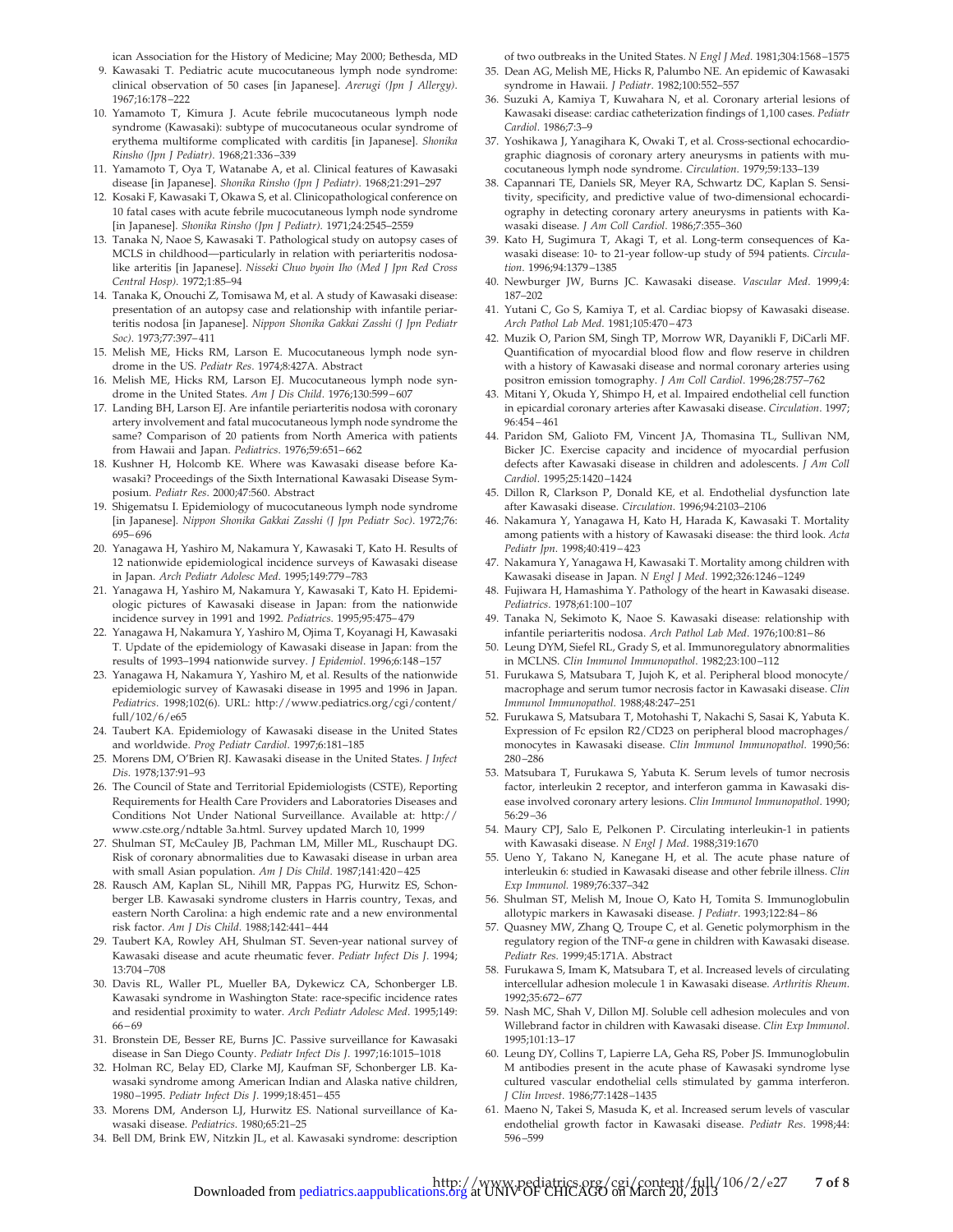- 62. Rowley AH, Eckerley CA, Jack HM, Shulman ST, Baker SC. IgA plasma cells in vascular tissue of patients with Kawasaki syndrome. *J Immunol*. 1997;159:5946–5955
- 63. Rowley AH, Wolinsky SM, Relman DA, et al. Search for highly conserved viral and bacterial nucleic acid sequences corresponding to an etiologic agent of Kawasaki disease. *Pediatr Res*. 1994;36:567–571
- 64. Abe J, Kotzin BL, Jujo K, et al. Selective expansion of T cells expressing T-cell receptor variable regions V beta 2 and V beta 8 in Kawasaki disease. *Proc Natl Acad Sci USA*. 1992;89:4066–4070
- 65. Leung DYM, Giorno RC Kazemi LV, Flynn PA, Busse JB. Evidence for superantigen involvement in cardiovascular injury due to Kawasaki syndrome. *J Immunol*. 1995;155:5018–5021
- 66. Pietra BA, De IJ, Giannini EH, Hirsch R. TCR V beta family repertoire and T cell activation markers in Kawasaki disease. *J Immunol*. 1994;153: 1881–1888
- 67. Chua PK, Yu Q, Nerukar VR, et al. Elevated matrix metalloproteinase 9 (MMP-9) activity in Kawasaki syndrome. *Pediatr Res*. 1999;45:159A. Abstract
- 68. Imbach P, Barandun S d'Apuzzo V, et al. High-dose intravenous gamma globulin for idiopathic thrombocytopenic purpura in childhood. *Lancet*. 1981;1:1228–1230
- 69. Furusho K, Kamiya T, Nakano H, et al. High-dose intravenous gamma globulin for Kawasaki disease. *Lancet*. 1984;2:1055–1058
- 70. Morikawa Y, Ohashi Y, Harada K, et al. A multicenter, randomized controlled trial of intravenous gamma globulin therapy in children with acute Kawasaki disease. *Acta Pediatr Jpn*. 1994;36:347–354
- 71. Newburger JW, Takahashi M, Burns JC, et al. Treatment of Kawasaki syndrome with intravenous gamma globulin. *N Engl J Med*. 1986;315: 341–347
- 72. Newburger JW, Takahashi M, Beiser AS, et al. Single infusion of intravenous gamma globulin compared to four daily doses in the treatment of acute Kawasaki syndrome. *N Engl J Med*. 1991;324:1633–1639
- 73. American Academy of Pediatrics. Kawasaki disease. In: Peter G, ed. *1988 Red Book: Report of the Committee on Infectious Diseases*. 21st ed. Elk Grove Village, IL: American Academy of Pediatrics; 1988:251–254
- 74. Burns JC, Capparelli EV, Brown JA, Newburger JW, Glode MP, the Multicenter KD Study Group. Intravenous gamma globulin treatment and retreatment in Kawasaki disease. *Pediatr Infect Dis J*. 1998;17: 1144–1148
- 75. Wright DA, Newburger JW, Baker A, Sundel RP. Treatment of immune globulin-resistant Kawasaki disease with pulsed doses of corticosteroids. *J Pediatr*. 1996;128:146–149
- 76. Furukawa S, Matsubara T Umezawa Y, Motohashi T, Ino T, Yabuta K. Pentoxifylline and intravenous gamma globulin combination therapy for acute Kawasaki disease. *Eur J Pediatr*. 1994;153:663–667